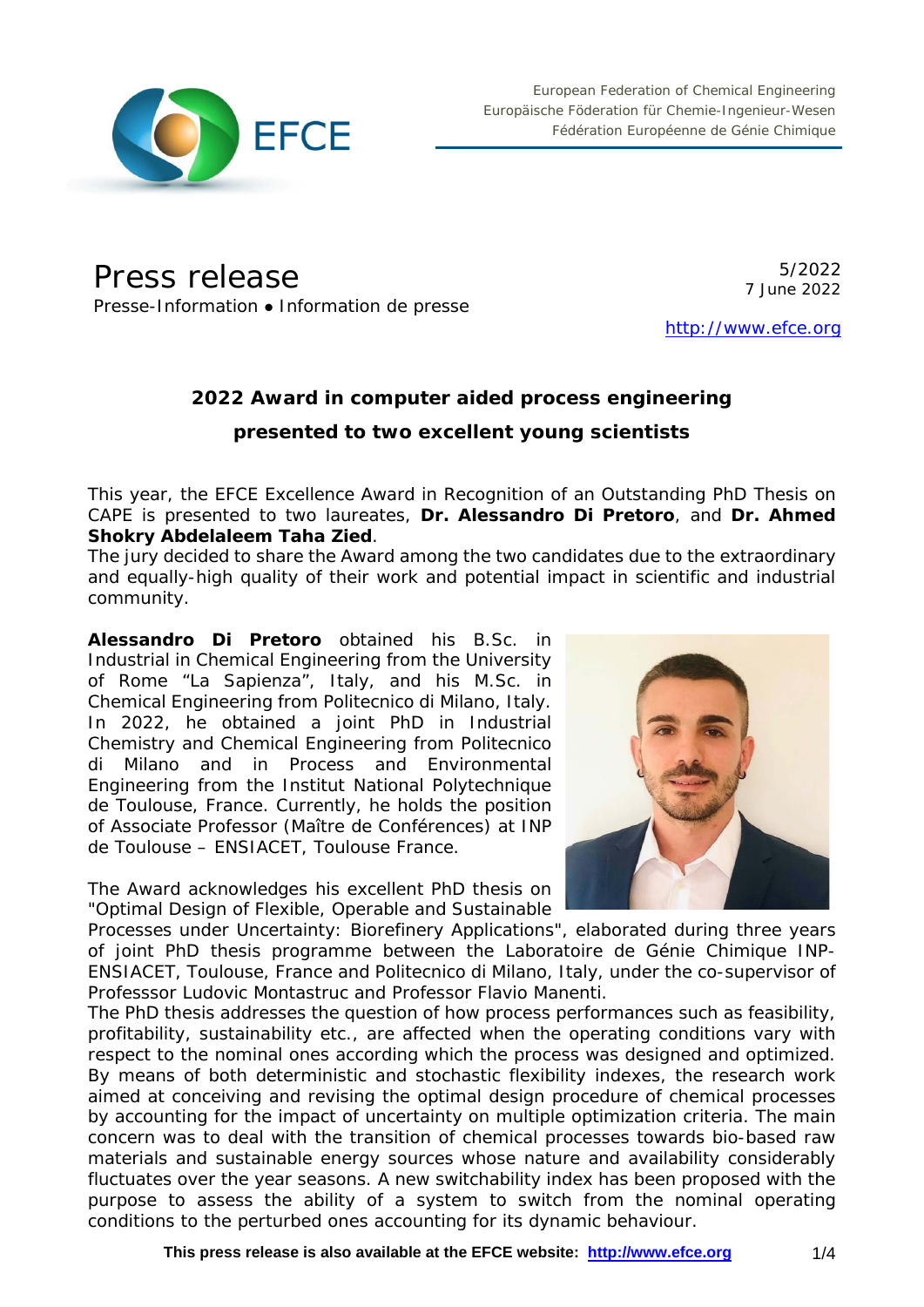This innovative tool allows to compare different control strategies (PID vs MPC), control structures and tuning methodologies. Its effectiveness was proved on several process units such as CSTR and distillation columns.

Nominating him for the Award, Prof. Ludovic Montastruc said: "The PhD thesis work of Alessandro Di Pretoro represents a relevant contribution to the PSE domain for all those problems concerning systems design under perturbed conditions. Thanks to the innovative methodologies and tools proposed in this work further improvements in this field are possible even for other process systems and applications."

**Ahmed Shokry** obtained his B.Sc. in Industrial and Production Engineering and Master level 1 in Mechanical Design and Production Engineering in from Zagazig University, Egypt, and his Diploma of advanced studies -DEA- and PhD in Chemical Process Engineering from the Technical University of Catalonia, Spain. Currently, he holds the position of Research Engineer at the Center for Applied Mathematics, Ecole Polytechnique, Palaiseau, France. His research areas include Machine Learning (ML) and Artificial Intelligence (AI) applications for industrial processes management and precision agriculture**.**



The Award acknowledges his excellent PhD thesis on

"*A Contribution to Chemical Process Operation Support: New Machine Learning and Surrogate Models-Based Approaches for Process Optimization, Supervision and Control*", completed at the Technical University of Catalonia, Barcelona, Spain, under the supervision of Professor Antonia Espuña.

This PhD thesis focuses on the improvement of the decision-making processes in the chemical industry, through the development of data-driven models (Machine Learning-ML) and solution methods able to consistently consider the different circumstances this decision-making should address, with different objectives and constraints, working together with other CAPE tools. In his thesis Ahmed Shokry developed a plateau of novel and efficient ML-based methodologies for supporting decision making at the main tasks/modules of process operation, in situations where either the process model is available but complex, or the process model is missing whereas sensor-measured data are available as the only source of information; together with software tools to achieve the automatic use and application of these methodologies.

Prof. Espuña said "The Thesis opened a new decision-making paradigm able to help organizations, to manage their supply chains in the presence of ill posed conditions with different objectives under uncertain complex situations, constituting an advance over the CAPE state-of-the-art, especially in terms of the scope of the proposed decisionsupport tools and solution approaches, and their flexibility."

Recommending him for the Award, Prof. Eric Moulines wrote: "The originality of the work stems from: - the highly innovative way in which classical AI, ML and optimization techniques are used and combined to develop novel methods to efficiently address existing challenges in chemical plant operations; - the wide range of process operation modules covered by the methods in the work, and; - the completely different behaviours of the process that the ML-based methods used were able to approximate and capture: continuous, discrete, static, dynamic, and, most importantly, optimal behaviour (i.e., optimal with respect to uncertain parameter changes)."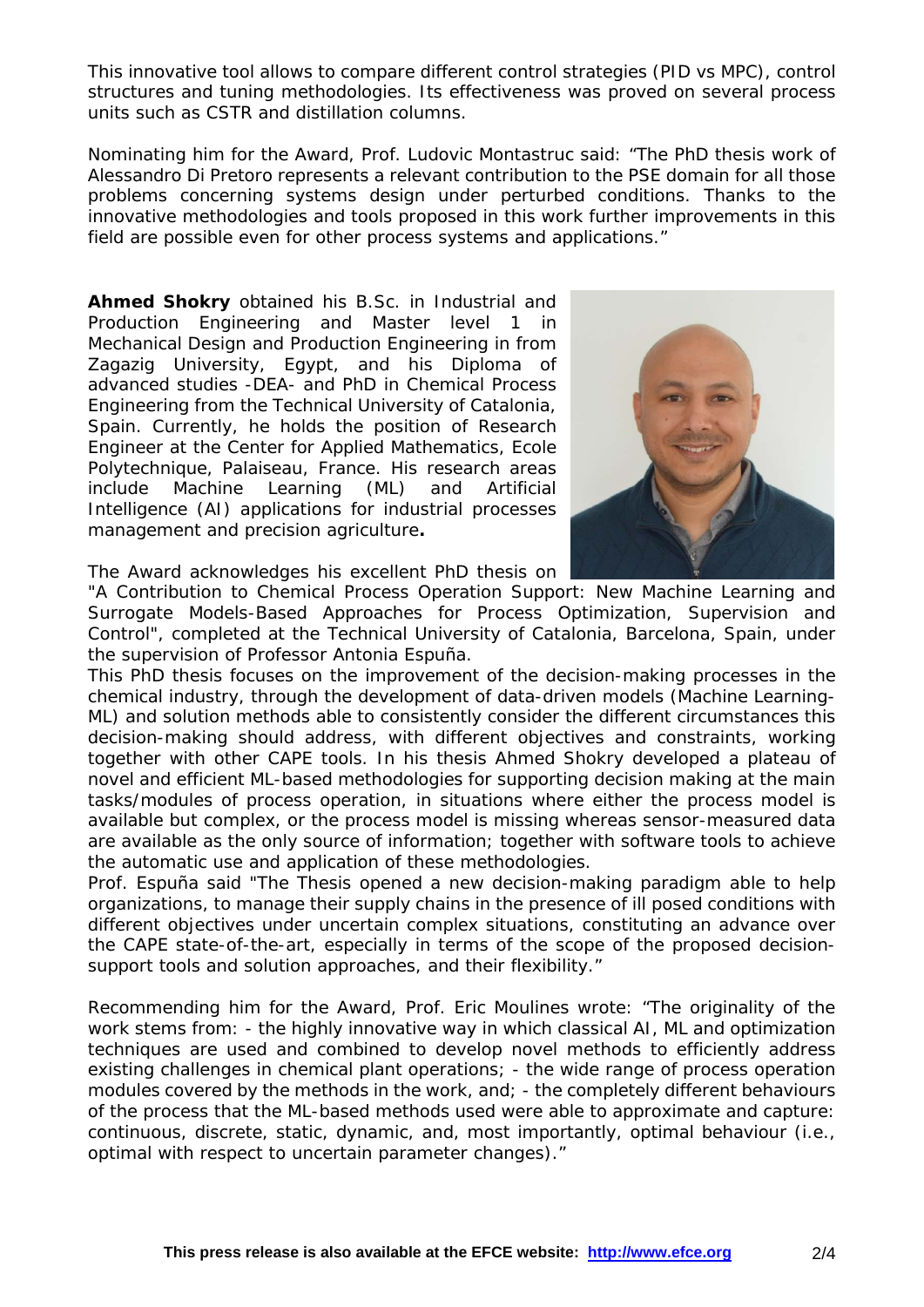The 2022 Excellence Award in Recognition of an Outstanding PhD Thesis on CAPE is generously sponsored by the **Laboratoire de Génie Chimique - LGC**, Toulouse, France.



The award will be presented to Alessandro Di Pretoro and Ahmed Shokry on 13 June 2022, 10.30-11:30 AM CET, at the 32nd European Symposium on Computer Aided Process Engineering – ESCAPE-32 which will be held Toulouse, France, on 12-15 June 2022.

**Fnds** 

## **Related links**

EFCE media centre [\(http://www.efce.info/News\)](http://www.efce.info/News)

EFCE Working Party on Computer Aided Process Engineering [\(https://www.wp](https://www.wp-cape.eu/)[cape.eu/\)](https://www.wp-cape.eu/)

32<sup>nd</sup> European Symposium on Computer Aided Process Engineering - ESCAPE-32 [\(https://escape32.inp-toulouse.fr/en/index.html\)](https://escape32.inp-toulouse.fr/en/index.html)

## **Notes to media**

For further information, please contact:

Claudia Flavell-While tel: +44 (0)1788 534422 email: [Claudia@icheme.org](mailto:Claudia@icheme.org)

## **About chemical engineers**

Chemical, biochemical and process engineering is the application of science, maths and economics to the process of turning raw materials into everyday products. Professional chemical engineers design, construct and manage process operations all over the world. Oil and gas, pharmaceuticals, food and drink, synthetic fibres and clean drinking water are just some of the products where chemical engineering plays a central role.

## **About EFCE**

Founded in 1953, The European Federation of Chemical Engineering (EFCE) is a nonprofit-making association, whose object is to promote co-operation in Europe between non-profit-making professional scientific and technical societies in 30 countries for the general advancement of chemical engineering and as a means of furthering the development of chemical engineering. See [www.efce.org](http://www.efce.org/)